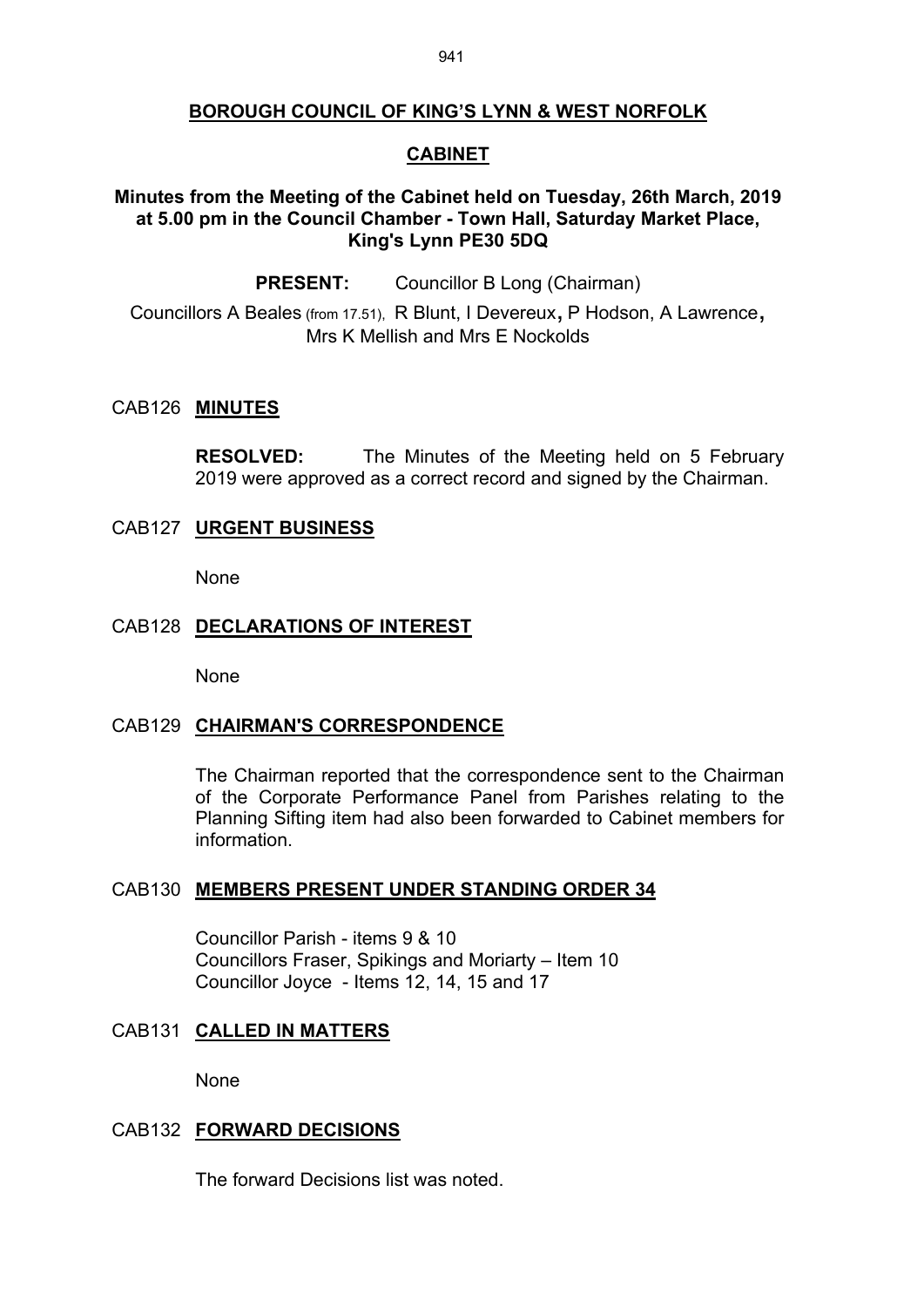### CAB133 **MATTERS REFERRED TO CABINET FROM OTHER BODIES**

The Environment and Community Panel on 5 March 2019 made the following recommendations from the Single Use Plastics Working Group.

Under standing order 34, Councillor Parish addressed the Cabinet as Chairman of the Informal Working Group and commended the recommendations to them, particularly the appointment of a member Champion for single use plastics.

The Chairman explained that currently the champion element would fall under the remit of Councillor Devereux as Cabinet Member for Environment.

Councillor Devereux explained that he had been present for the meetings of the Group which had included a wide variety of opinions. He reminded members that Defra had called a major consultation on plastics and recycling which was now underway and would probably lead to changes in legislation. He considered that those changes when known should be debated with input from the County Council and others and considered the new Administration would need to take a view.

**RESOLVED:** That the recommendations be generally endorsed, and reviewed in the new Administration.

### CAB134 **REVIEW OF THE OPERATION OF THE PLANNING SIFTING PANEL**

Councillor Blunt presented a report which set out the details of the review of the Planning Sifting Panel which had been carried out after 12 months operation. In addition the detail of what is meant by 'exceptional circumstances' as set out in the original Cabinet report is to be reviewed. It was noted that the correspondence sent to the Chairman of the Corporate Performance Panel had been forwarded on to the Cabinet.

Under Standing Order 34, Mrs S Fraser addressed the Cabinet. She had attended the majority of the sifting meetings as an observer and whilst had started out not supporting it was now fully in support of it and considered that the views of the parishes were heard in the process.

Councillor T Parish addressed the Cabinet expressing the view that parish councils should have been consulted as they were the customers. He also had reservations about the amount of time permitted to call an item in to committee as he considered it too short.

The Assistant Director responded that the statutory consultation requirement was 21 days notice, but the Council gave 28 days from the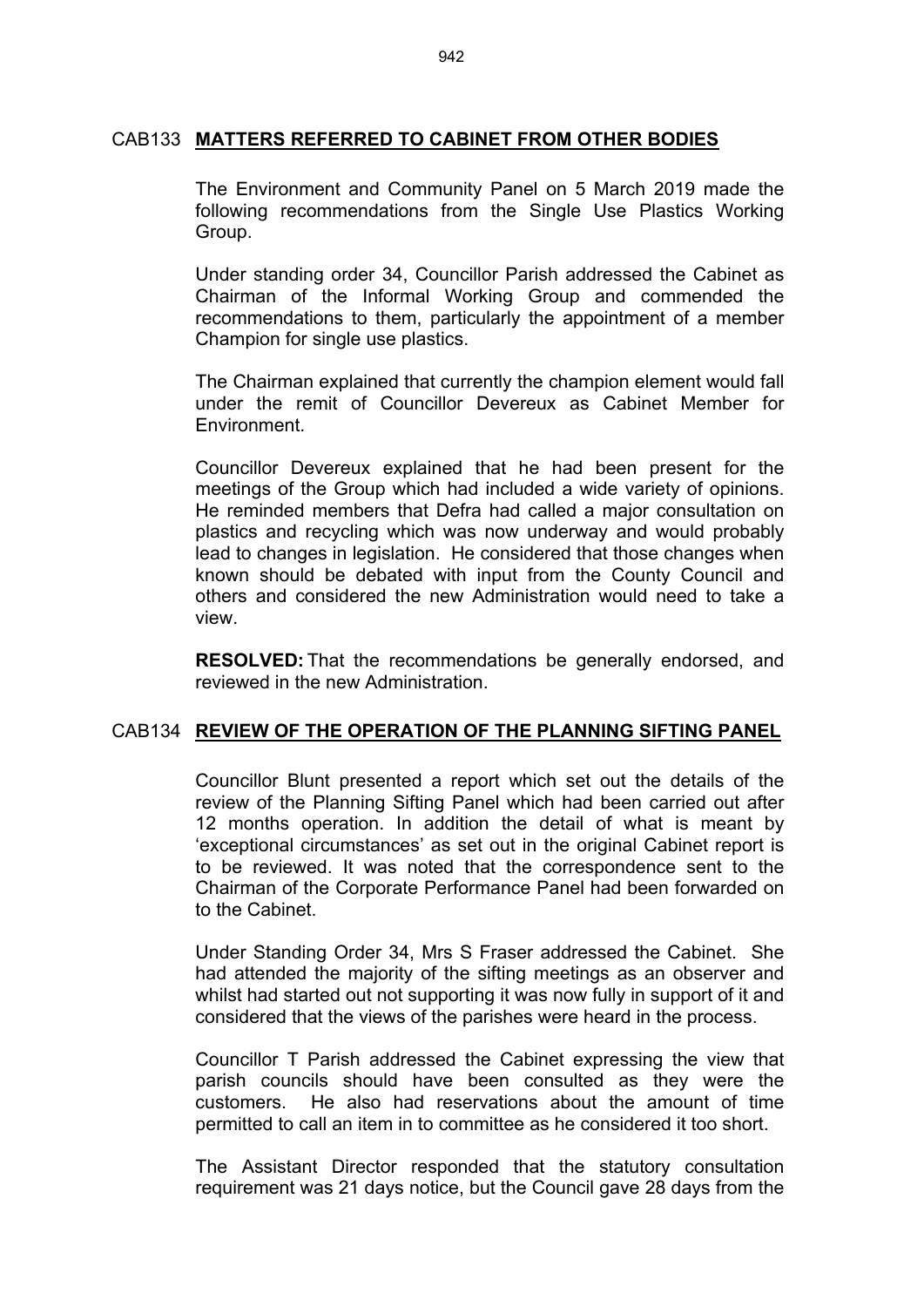publication of the weekly list, which was more generous than most others.

Councillor Blunt also referred to the fact that parishes were asked for planning reasons for objections but were often not given. However, if the Panel had any concerns the decision would be taken by Committee. He confirmed that further planning training was to be offered to parishes and if their objections meant the items were submitted to Committee they were encouraged to speak at the meeting.

Under Standing Order 34, Councillor Mrs V Spikings addressed the Cabinet in support of the sifting panel. She explained that all the statutory consultees had to be taken into account and this was checked in the sifting panel. She acknowledged that some parishes did still need further training on the issue. She drew attention to the fact that officers could concentrate on writing fewer report and the Committee could concentrate fully on a more manageable number of items being submitted to it.

Under Standing Order 34, Councillor J Moriarty addressed the Cabinet and referred to the fact that the original item was called in to the Corporate Performance Panel, and to the Chief Executive's comments permitting that call in to be heard, but which was rejected by the Panel when heard. He made reference to a meeting of the sifting panel he had studied where parish views were not deemed to be planning reasons. He suggested that the parishes should be asked if they wanted the sifting process to be continued or not.

The Executive Director explained that it would have been helpful for Councillor Moriarty to have sat in on a few of the meetings as there were a number of incidences where there were valid planning reasons given and these went to committee. The number of applications being submitted to Committee was too high with the capacity to hold the attention pressed to the limit on occasions. The agendas were now more manageable. It was noted that the Chairman of the sifting panel was happy for any Councillor could attend the sifting panel to observe if they wished.

Councillor Blunt commented that the changes were better use of officers time. The Leader, in proposing the recommendations, commented that it would be for the Corporate Performance Panel to decide if they wished to monitor its progress further.

**RECOMMENDED:** 1) That the results of the review of the sifting panel which has been operating for 12 months and the comments of the Corporate Performance Panel be noted.

2) That the continued operation of the sifting panel be endorsed

3) That the comments made on the issue of 'exceptional circumstances' be noted.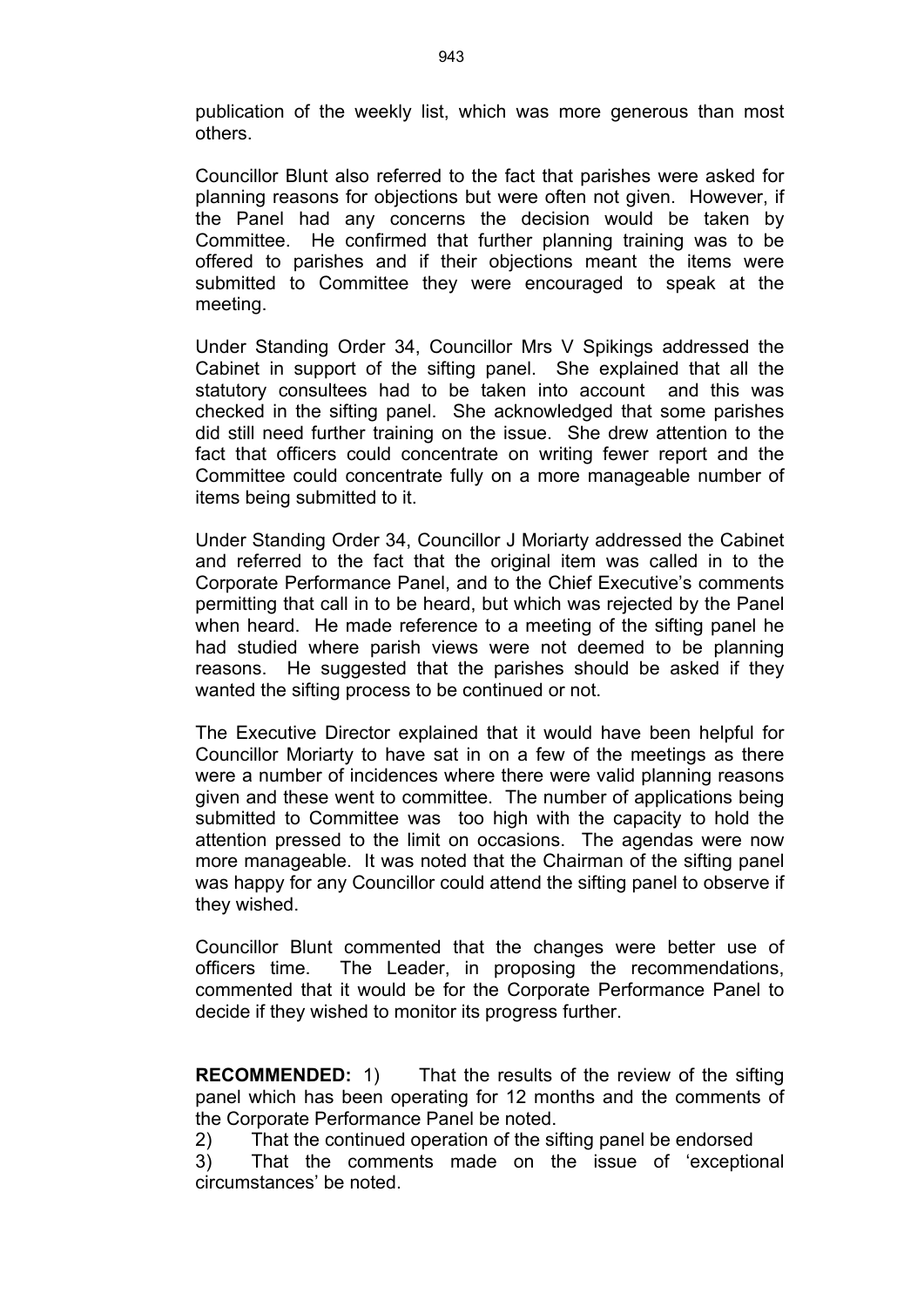### **Reason for Decision**

The operation of the sifting panel has reduced the amount of applications going to Planning Committee by 19% compared to the previous year. This enables the committee to concentrate better on those applications that do go, and has also helped free up capacity within the section. It is considered that the panel has worked well over the 12 months it has been in operation.

## CAB135 **RISK MANAGEMENT POLICY AND STRATEGY REVIEW**

Councillor Hodson presented a report which explained that the Council's Risk Management Policy and Strategy was last reviewed and approved by Council on 1 March 2016. That review split the existing document into two documents, policy and strategy, and linked risk management more closely to the achievement of the council's objectives. The risk appetite was formally recognised within the policy, and the strategy provided a means of escalating risks from service and project level to the corporate risk register where necessary.

The policy had reached its scheduled review point and a refreshed version had been considered by Audit Committee in November 2018 and January 2019.

It was also noted that the Corporate business plan would be reviewed post- election, which meant that the risks would be re-assessed at that time.

A discussion ensued on when risks should be reported to the Cabinet, it was agreed that the Audit Committee would consider those, but significant risks would be drawn to Cabinet Members attention when they arose.

**RECOMMENDED:** That Council approve the Risk Management Policy and Strategy.

### **Reason for Decision**

To ensure there is a comprehensive and up to date framework for the Council's management of risk.

### CAB136 **RECORD RETENTION AND DISPOSAL POLICY REVIEW**

Councillor Long presented a report which explained that the Record Retention and Disposal Policy was last reviewed and approved by Council in January 2012. Given developments in working practices, digitalisation and legislation the policy was due for revision.

The revised policy had two components; the policy and a detailed schedule of records with related retention and disposal information.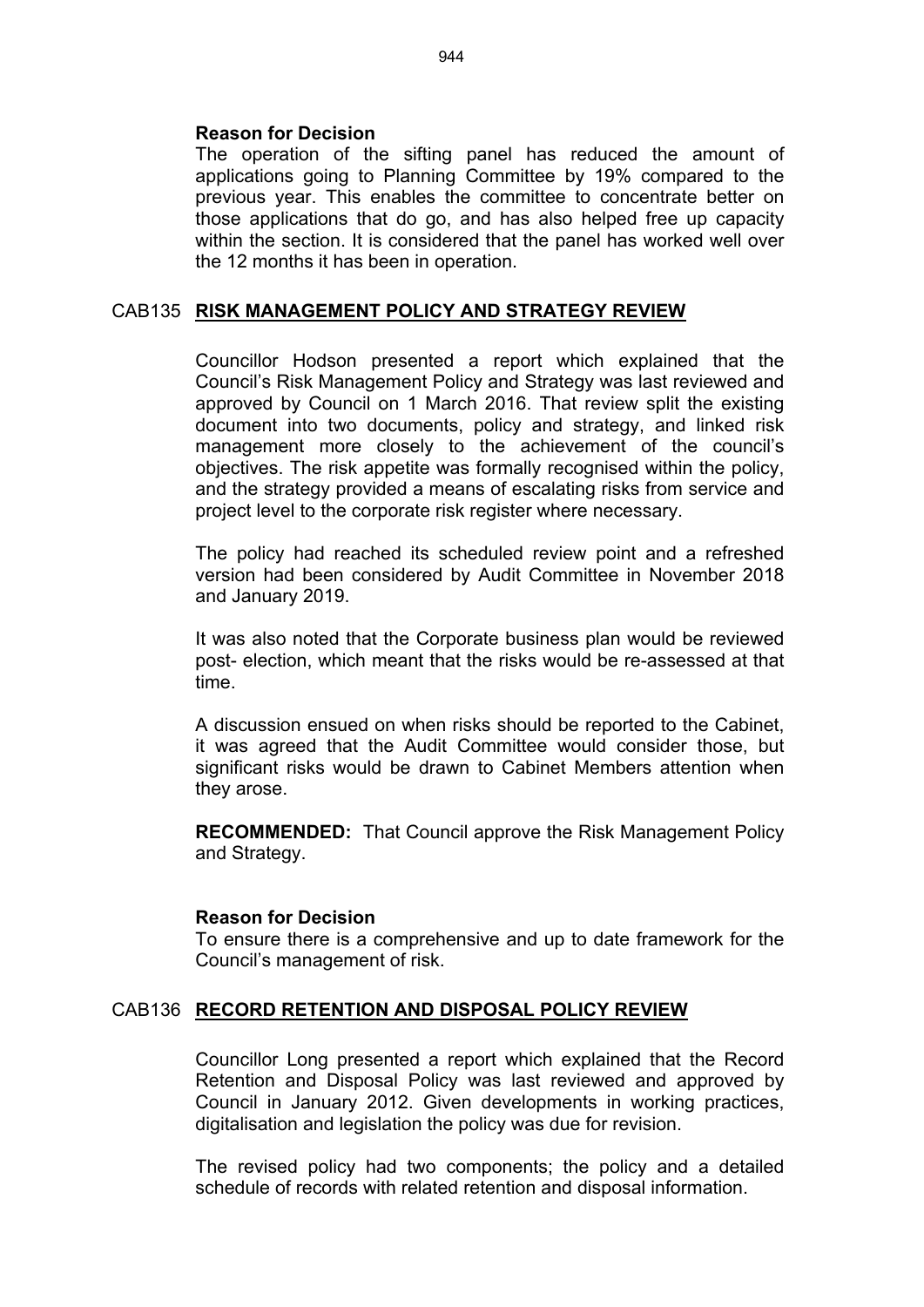Audit Committee considered the policy at its January 2019 and November 2018 meetings.

In discussing the report Councillor Devereux asked if there was to be an audit of the use of the policy, to which it was confirmed that if Audit Committee wished to do so they could.

Under Standing order 34, Councillor Joyce addressed the Cabinet on an FOI request for Committee Clerks notes to which they had been told they were destroyed. He questioned why a response of information not available had been given on further questions as to who had destroved them when etc. He asked if there was a legal requirement to keep the notes.

The monitoring officer responded that it was usual practice for the notes to be destroyed, and that when an FOI request was made if there was not a document available then no information could be given.

**RESOLVED:** That the Record Retention and Disposal Policy be agreed.

#### **Reason for Decision**

To detail the Council's commitment to records management and provide a framework for the management of records including document retention and disposal.

#### CAB137 **STAFF PAY AWARD 2019/20**

The Leader presented the report which explained that the Council's annual pay increase for all employees was locally determined, having regard to national pay and labour market information. The report recommended the pay increase for 2019/20 and outlines the budget implications.

Executive Director D Gates explained to Members that the unions had met with members at the Joint Employee Committee recently when the item was considered and they had indicated their support of the recommendations.

Councillor Mrs Mellish requested that it be put on record that so much work had been carried out to revise the bottom grades, and that work had been assisted by the good working relationship with the Unions. That view was echoed by the Leader who re-iterated that without the staff there was no Council.

**RESOLVED:** 1) That an annual pay award of 2% be implemented with effect from 1<sup>st</sup> April 2019.

2) That the Authority continues its practice of matching the bottom point of PG Scales to the lowest point on the National pay scales which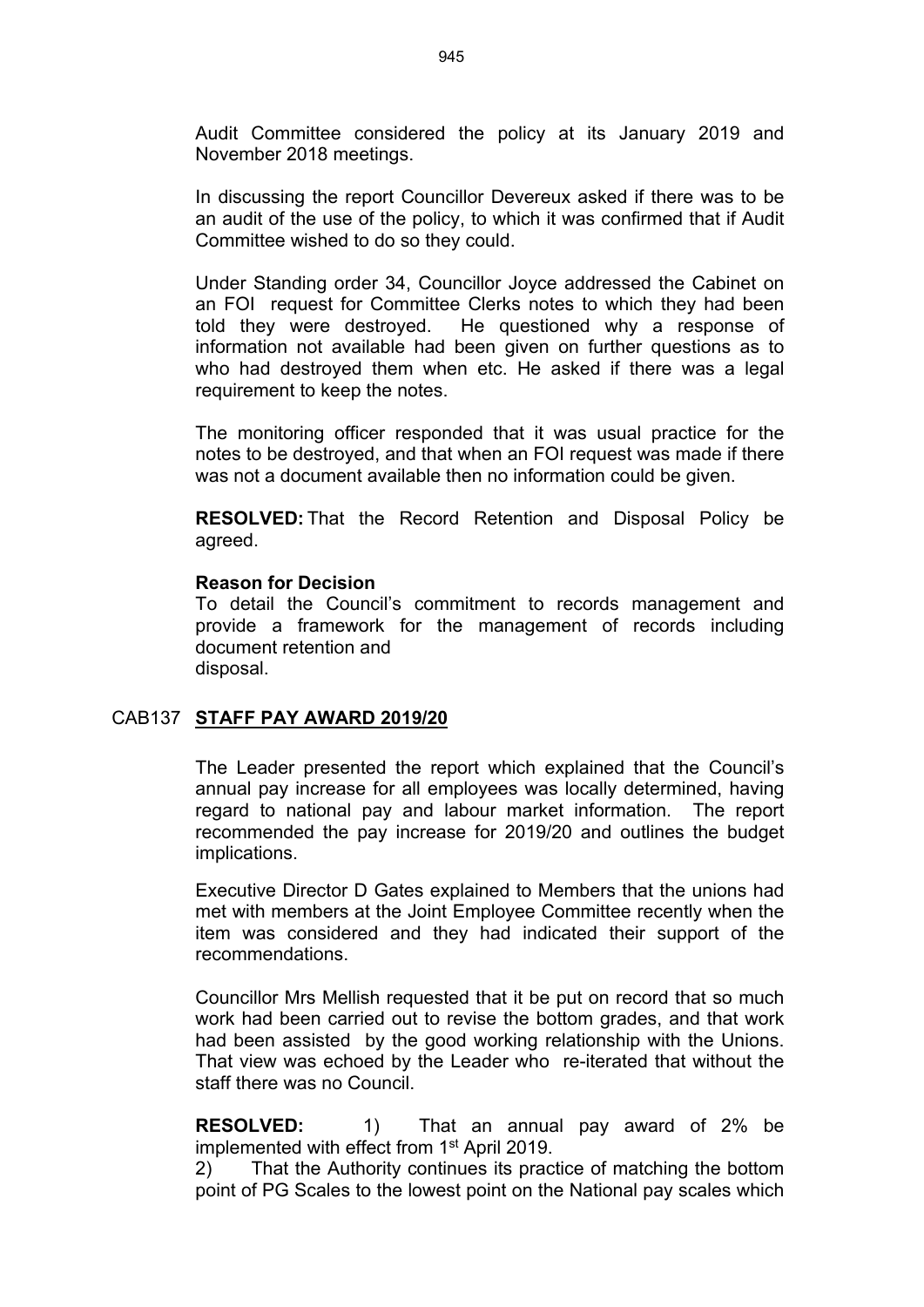equates to a minimum pay rate of £9.00 per hour from 1st April 2019. This continues the process of moving towards the expected level of the National Minimum Wage by 2020.

3) That minor amendments be made to other PG Grades to establish appropriate differentials following revision of PG12.

## **Reason for Decision**

To implement an annual pay increase for employees which reflects the approach taken by the National Employers in relation to the percentage pay increase agreed for 2019/20, as part of the 2-year settlement agreed in 2018., To reflect the approach taken by the National Employers in relation to increases in the minimum wage paid to employees. These recommendations are reflected in the Authorities Financial Plan for 2017 – 2022.

## CAB138 **TREASURY MANAGEMENT STRATEGY 2019/20**

The Deputy Chief Executive presented a report which explained that the Council was required to receive and approve a Treasury Management Strategy Statement; Annual Investment Strategy; and Minimum Revenue Provision Policy Statement which covered:

- The Treasury Management Strategy
- Capital plans, including prudential indicators
- A Minimum Revenue Provision (MRP) Policy
- An Investment Strategy

The report covered the requirements of the Local Government Act 2003, the Chartered Institute of Public Finance Accountants (CIPFA) Prudential Code, the Ministry of Housing, Communities and Local Government (MHCLG) MRP Guidance, the CIPFA Treasury Management Code and the MHCLG Investment Guidance.

The Council's Treasury Advisor, Link Asset Services, provided a template document for the Treasury Management Strategy Statement. The Council had used this template in preparing the report.

The report looked at the period 2019-2023 which fitted with the Council's Financial Plan and Capital Programme. The report was based upon the Treasury officers' views on interest rates, supplemented with leading market forecasts provided by Link Asset Services. The Deputy Chief Executive undertook to publich the latest version of the rates for members attention.

Under Standing order 34 Councillor Joyce addressed Cabinet and commented that the Strategy was to ensure that background checks were done on anyone wanting to go into partnership with the Council and be paid any money. He considered that checklist had not been followed. He commented that the Council should be in a position where it could pull back if it needed to.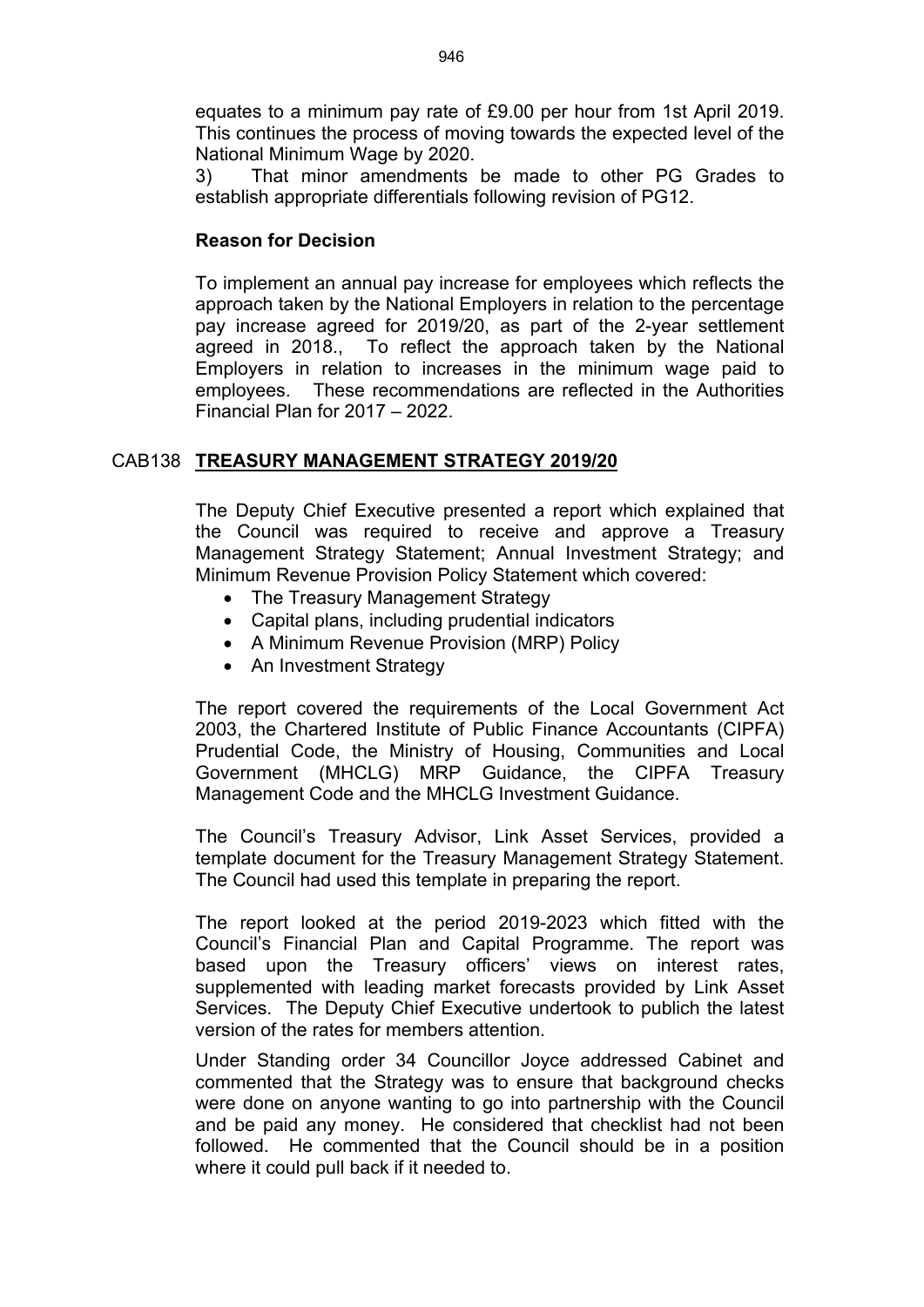The Leader thanked officers for preparing the document acknowledged that it was a challenging programme ahead for the Council which often meant pushing the envelope and that professional advisors were relied upon.

**RECOMMENDED:** 1) That the Treasury Management Strategy Statement 2019/2020, including treasury indicators for 2019-2023 be approved.

- 2) That the Minimum Revenue Provision Policy 2019/2020
- 3) That the Investment Strategy 2019/2020

## **Reason for the Decision**

The council must produce a Treasury Management Strategy Statement, Minimum Revenue Provision Policy Statement and Annual Investment Strategy 2019/2020 by 31 March 2019.

## CAB139 **NOTICE OF MOTION 1/19**

The Chief Executive presented a report which reminded members that the following resolution (1/19) was proposed by Cllr Joyce at the Council meeting of 24 January 2019:

"That this Council establish an independent inquiry into the partnership of Norfolk and Waveney Enterprise Services, and its subsidiary companies, regarding the award of, administration of and financial relationship with the Borough Council of King's Lynn and West Norfolk.

To ensure the impartiality and independence of the inquiry the chair and personnel of such an inquiry be chosen by an outside body, notably the Local Government Association to report back to the Full Council no later than 28th February 2019.

The independent inquiry will have full access to all council documents associated with Norfolk and Waveney Enterprise Services and its subsidiary companies"

The matter was referred to Cabinet for consideration.

An internal Audit investigation had been commissioned by the Chief Executive in consultation with the Portfolio Holder in 2018. This report was presented to Audit Committee on 11 March which made resolutions set out in the report. A special Council meeting had been called for the 26 March, immediately following this meeting to consider a Notice of Motion submitted by Councillor Moriarty on the subject.

The Chief Executive indicated that members may wish to defer the item until after the Special Council meeting.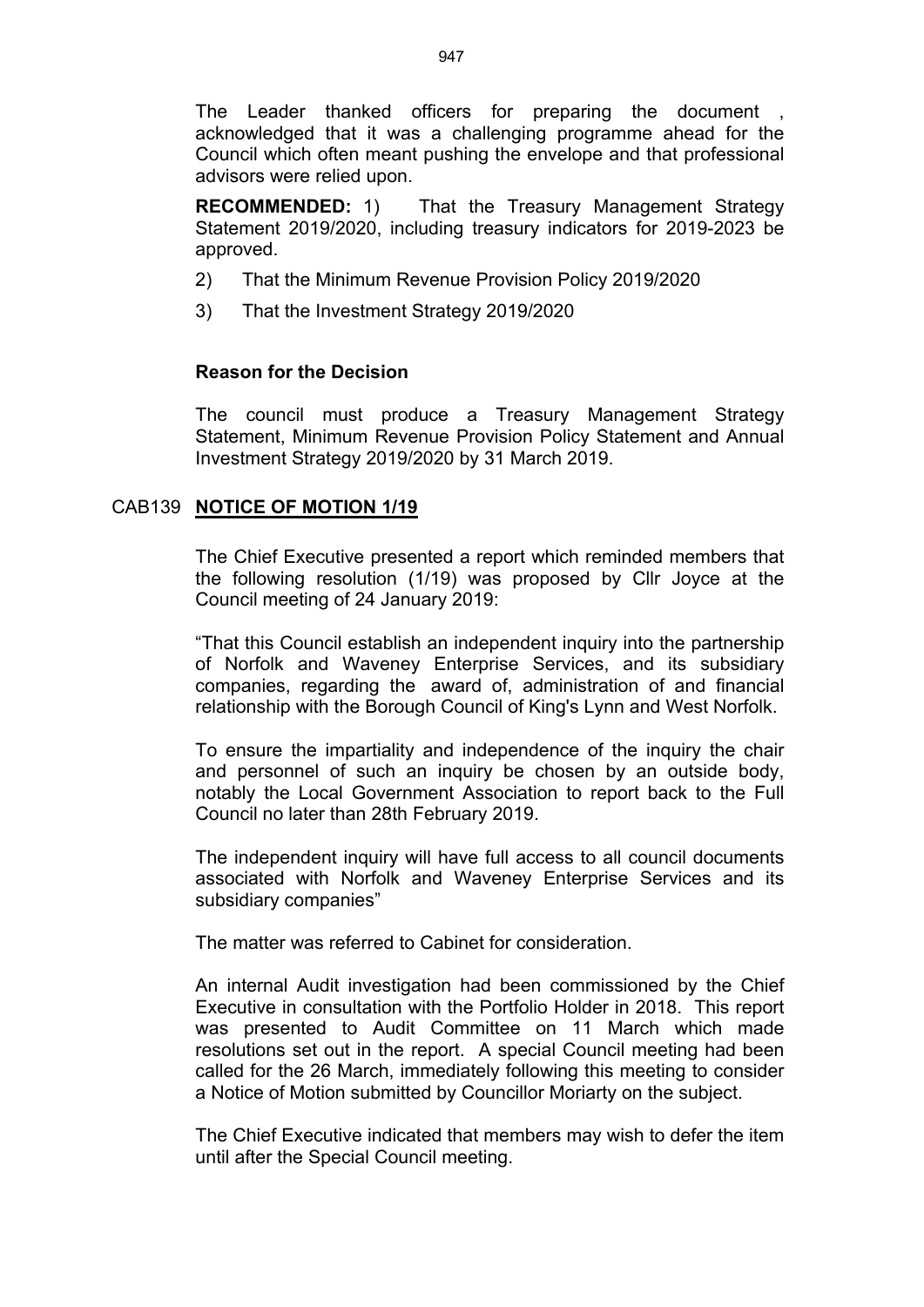The Leader drew attention to the fact that the original motion had included a February time frame which would have meant that the Council's internal processes would not have been completed by that time. He welcomed Councillor Moriarty's notice of motion and hoped all would support it.

Under standing order 34 Councillor Joyce addressed the Cabinet. He referred to the amount of money involved and that he considered the council didn't know if any mistakes were made by us or our partners. He felt it important to carry out the review. He considered that the Audit Committee didn't consider how the Council had got involved with NWES so it was still to be looked at. He still felt there should be a time line on the review as they were still occupying the building.

The Leader, in referring to the anticipated acceptance of the notice of motion tabled for the special council meeting that night proposed that subject to that outcome, that Motion superseded the one referred to Cabinet at the January meeting.

**RESOLVED:** 1) That subject to the Notice of Motion being supported at the Special Council meeting following this meeting the matter be removed from the agenda as the notice of motion supersedes this.

2) That the conclusion of the Audit Committee and the resolutions they made be noted.

### **Reason for Decision**

To respond to the notice of motion referred to Cabinet by full Council

## CAB140 **EXCLUSION OF THE PRESS AND PUBLIC**

**RESOLVED:** That under Section 100(A)(4) of the Local Government Act 1972, the press and public be excluded from the meeting for the following items of business on the grounds that they involve the likely disclosure of exempt information as defined in paragraph 3 and 5 of Part 1 of Schedule 12A to the Act.

### CAB141 **FREEDOM OF THE BOROUGH NOMINATION**

Cabinet considered a report which explained that the Borough Council had received a letter of nomination, supported by a number of referees, for Sir Richard Jewson KCVO JP, HM Lord-Lieutenant of Norfolk to be awarded Freedom of the Borough